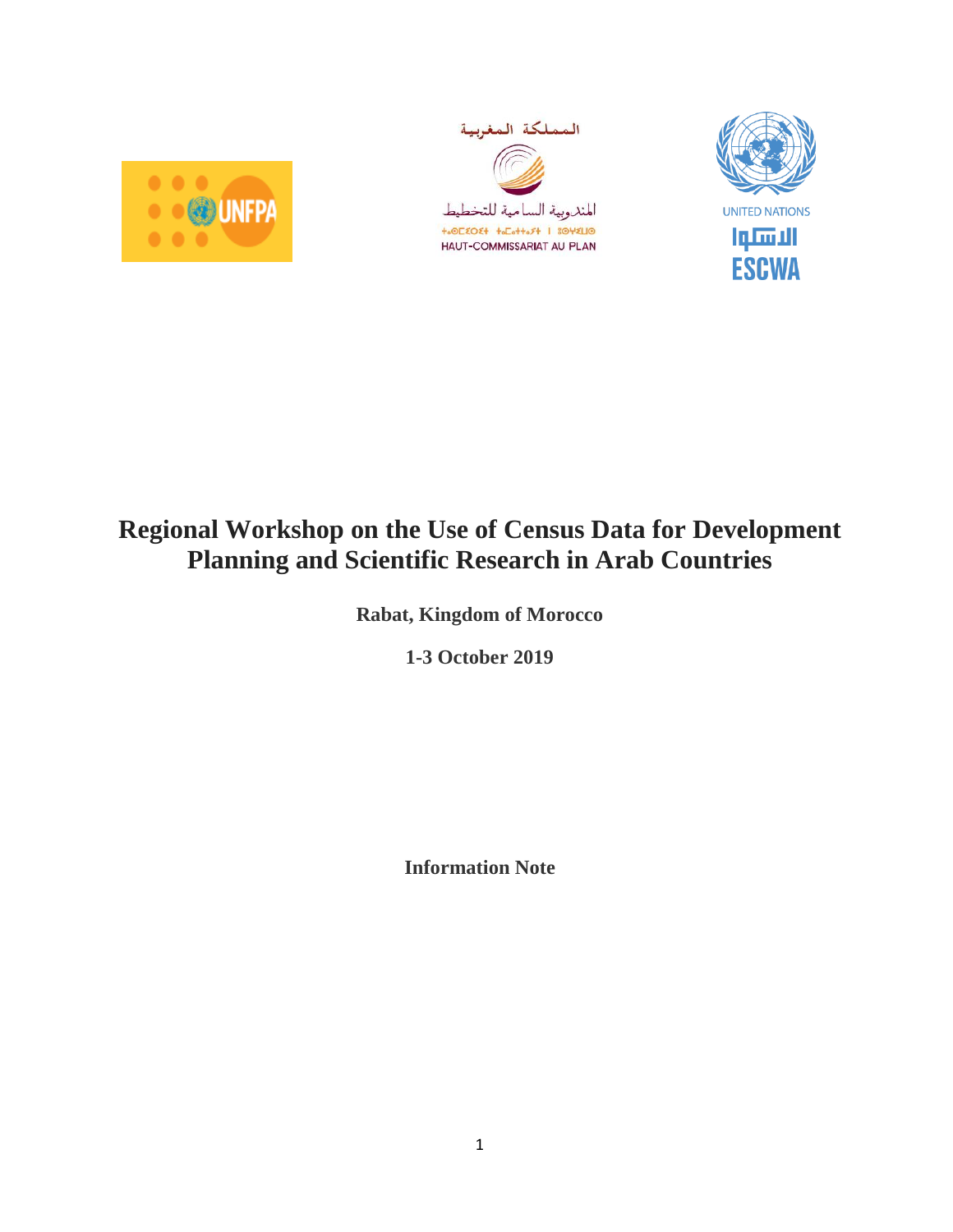# **Regional Workshop on the Use of Census Data for Development Planning and Scientific Research in Arab Countries Rabat, Kingdom of Morocco, 1-3 October 2019**

#### **Information Note**

Population and housing censuses provide basic information for development planning, including the 2030 Sustainable Development Agenda, which includes data on population size, growth, distribution, geographic and spatial location, various characteristics, etc. The censuses also provide data on various statistical areas related to population and housing, disaggregated by small geographical regions and population groups and minorities as well as various demographic and social characteristics such as sex, age, education, migration, labor force and persons with disabilities. In recent decades, most countries have had at least one population census.

Within the framework of the 2020 round of Population and Housing Census, ESCWA organized, in cooperation with the UNFPA Regional Office, the Arab Institute for Training and Research in Statistics (AITRS) and the Arab Statistical Offices, a series of meetings and workshops on methodologies and methods used for population censuses, including combined and register-based methodologies, in addition to the use of modern technology at all stages of the census, and the transfer of experiences to countries planning to conduct population and housing censuses and to develop alternative methods in countries where censuses are hindered. ESCWA has published four methodological studies as outcomes of the above-mentioned meetings: 1) use of administrative registers in population and housing censuses; 2) undertaking census using register-based and combined methodologies; 3) dissemination of data using emerging approaches; and 4) methods of collecting census data using selfenumeration<sup>1</sup>.

In the Arab region, Jordan, the Emirates of Sharjah and Ajman in the United Arab Emirates, the Arab Republic of Egypt and the State of Palestine have undertaken censuses using technology, whereas other countries such as Sudan, Algeria, Iraq and Syria are intensively involved in the planning and preparation of the coming census. Noting that the Gulf Cooperation Council countries are planning to use administrative registers in collecting census items/subjects in 2020 round. While the implementation of censuses in other countries such as Yemen, Libya, Somalia and Lebanon remains subject to security and political conditions.

 $\overline{\phantom{a}}$ 

:

<sup>&</sup>lt;sup>1</sup> These studies can be found on the ESCWA Population and Housing Census page: [https://www.unescwa.org/sub-site/arab](https://www.unescwa.org/sub-site/arab-population-housing-censuses)[population-housing-censuses](https://www.unescwa.org/sub-site/arab-population-housing-censuses)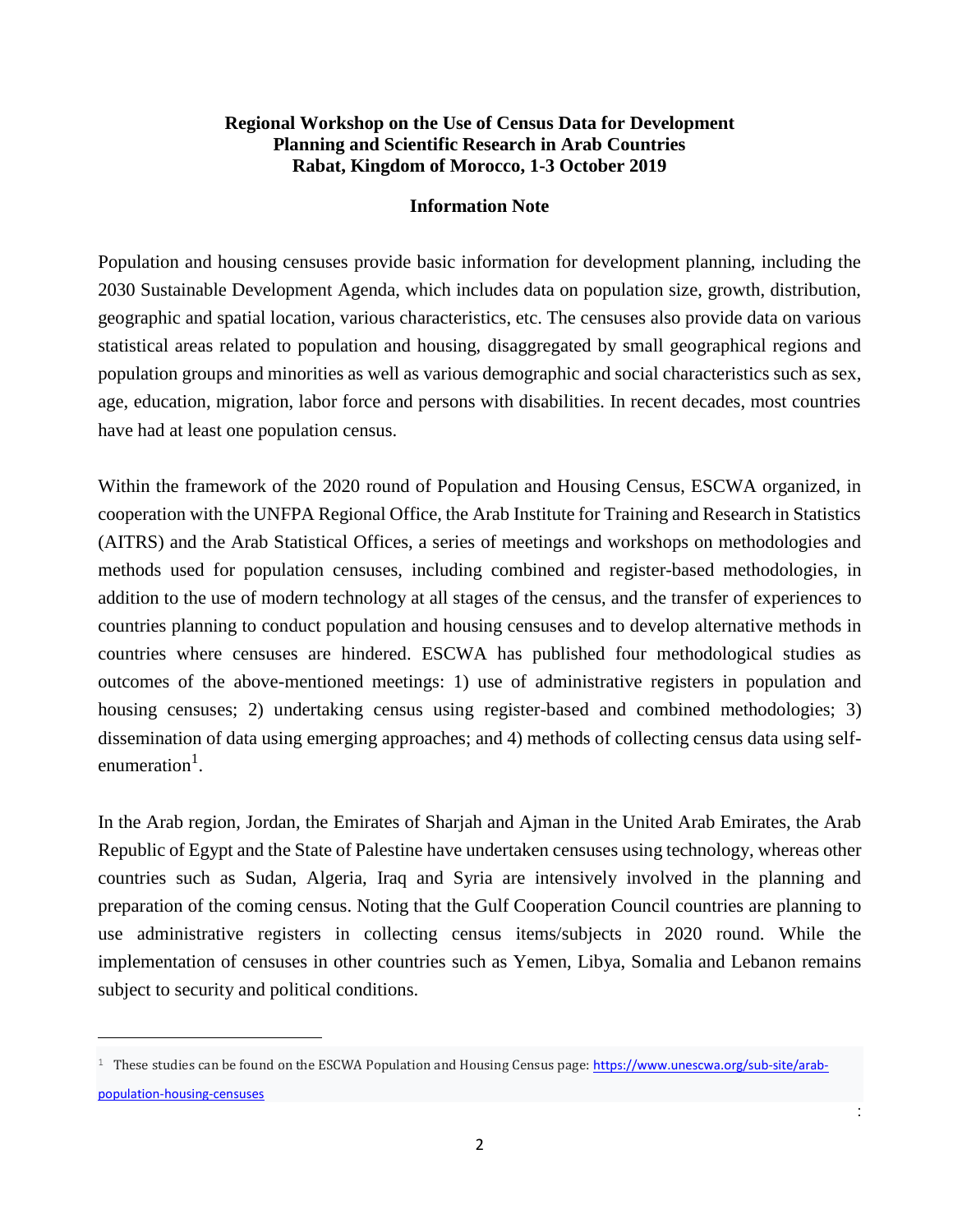Countries that have conducted censuses, analyze and disseminate the data and make it available to users using emerging approaches and geographic information systems, as well as make micro data available for public use and scientific research. Census data are used in several areas, such as the formulation of public policies and plans, and sectoral plans such as education, health, housing, employment, elderly issues, youth and persons with difficulties, particularly in the processing of voter registers in municipal and presidential elections. Census data are also used to conduct research and scientific studies on social and economic issues such as family composition, housing conditions, marriage, divorce, aging, youth, migration and refugees at the country level or at the small geographical area. It is essential to make use of the data provided by censuses to produce relevant sustainable development indicators.

In line with the regional efforts in the area of population and housing censuses, and in response to the recommendations of the previous meetings of the Population and Housing Census Task Force of the ESCWA member countries, the Economic and Social Commission for Western Asia (ESCWA), in cooperation with the UNFPA Regional Office and the High Commissioner for Planning in the Kingdom of Morocco, is organizing a "regional workshop on the use of census data for development planning and scientific research in the Arab countries", in Rabat from 1 to 3 October 2019.

In this context, the Economic and Social Commission for Western Asia (ESCWA) and the UNFPA Regional Office are presenting research papers and studies on the use of census data in scientific research, in producing relevant sustainable development indicators at the level of small communities to benefit from participants' recommendations to improve those studies from the viewpoints of data producers (statistical offices) and data users (relevant ministries and government agencies or community of scientific researchers) in order to maximize the use of census data and enhance cooperation between data producers and users.

## **I- Objectives**

The regional workshop aims to achieve the following:

- review the different ways of census data dissemination and usage in development planning;
- highlight the importance of communication of census data between producers and users;
- highlight the role of population and housing censuses in providing indicators of the 2030 sustainable development agenda;
- discuss how to use individual census data in the process of research and planning.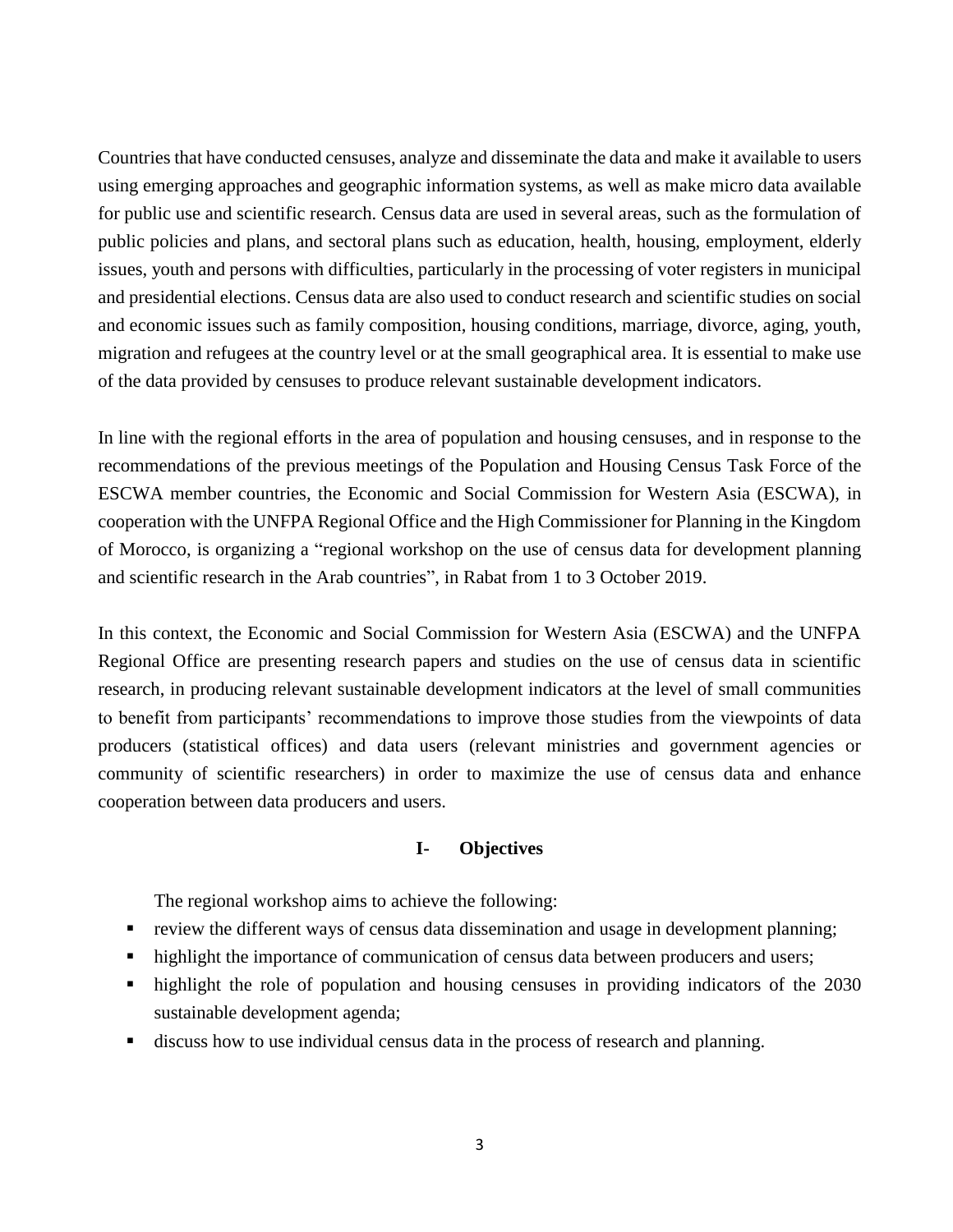#### Expected outcomes

- To achieve a common and better understanding of the adoption of new technologies in the dissemination, reporting and use of population and housing censuses, and of the importance of the effective use of these technologies to maximize the benefits of such investment;
- To raise awareness of the importance of communicating the data and outputs of population and housing censuses, and work on preparing strategies for this;
- To bring together the views of data producers and users on the importance of using census data in the field of development planning and scientific research, and providing part of the relevant sustainable development indicators at the level of small clusters/areas.

# **II- Participants**

The workshop's participants are directors of population and housing censuses from national statistical offices that recently conducted censuses and national experts in the areas of planning, education, health, migration and scientific research. Representatives from the United Nations Population Fund (UNFPA) and its Regional Office for Arab States, experts from the United Nations Human Settlements Program (Habitat) and experts from other international and regional organizations will also attend the workshop.

## **III- Main areas of discussion**

The workshop consists of the following topics related to the dissemination and use of census data:

- dissemination and communication of census data with users;
- use of census data in policies and planning;
- use of census data in scientific research namely, projections, migration and refugee, family and education;
- use of census data in housing plans;
- making census data available for public use and conducting relevant scientific research such as migration data extraction from published individual data;
- use of data to calculate sustainable development indicators at the level of small clusters/areas and the use of geographic information systems in their presentation.